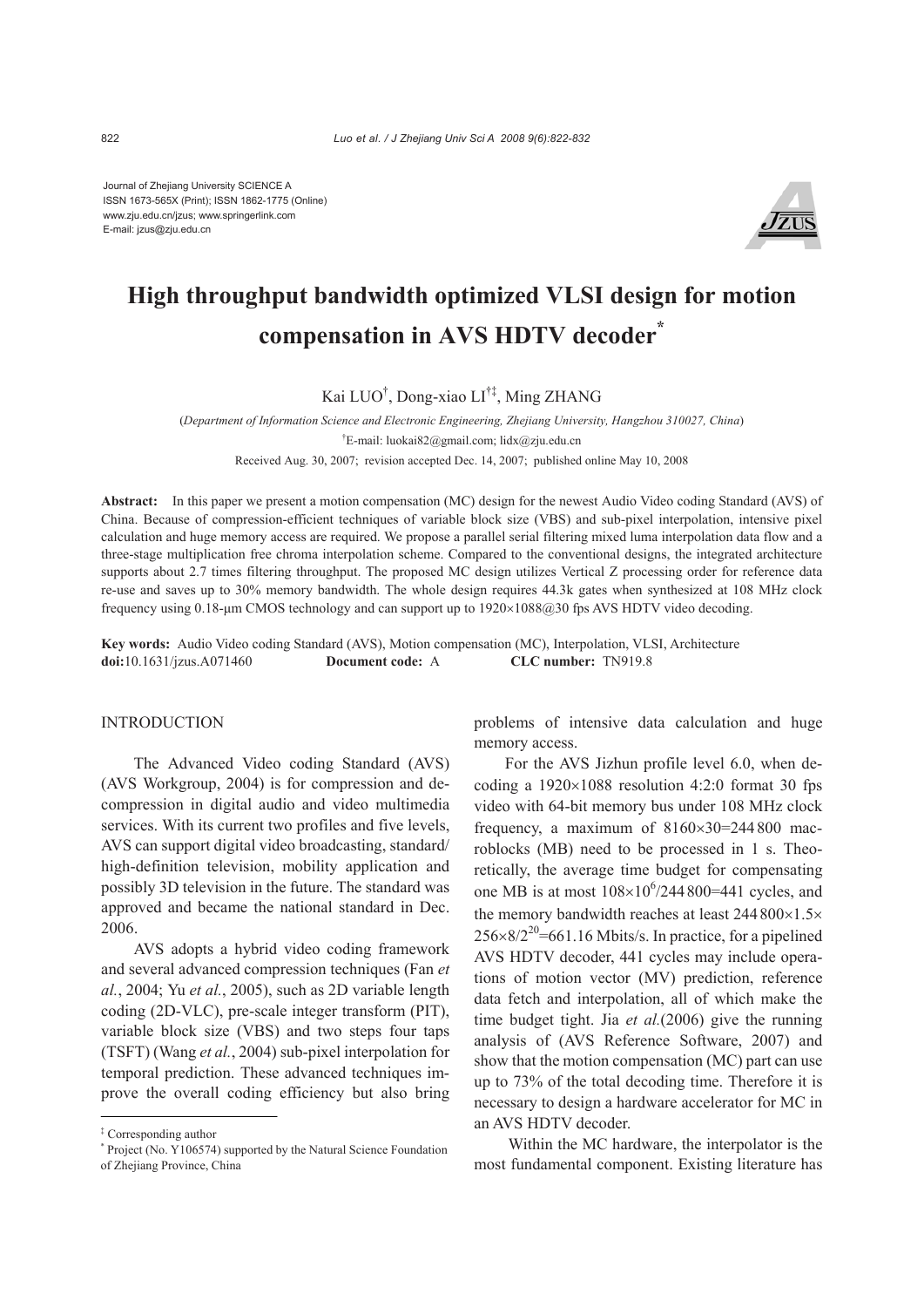proposed various architectures for a video codec interpolator. Most of them (He *et al.*, 2003; Chen *et al.*, 2004; Deng *et al.*, 2004; Song *et al.*, 2005; Wang R.G. *et al.*, 2005; Hyun *et al.*, 2006; Zhou and Liu, 2007) focus on luma interpolator design but very few of them (Lie *et al.*, 2005; Wang S.Z. *et al.*, 2005) mention chroma interpolator design. As a core part of the decoder, besides high performance interpolation, MC also requires efficient reference data preparation. In the literature few studies (Chen *et al.*, 2004; Tsai *et al.*, 2005; Zhang *et al.*, 2006) include the discussion of an effective data re-use scheme. In this paper, a high throughput bandwidth optimized AVS MC design is presented, which is capable of supporting the Jizhun profile level 6.0  $1920\times1088@30$  fps video decoding at the working frequency of 108 MHz.

Compared to other AVS MC and its components designs (Deng *et al.*, 2004; Wang R.G. *et al.*, 2005; Zheng *et al.*, 2006), our contribution concentrates on two aspects. First, we developed an integrated interpolator with parallel serial filtering mixed data flow, thus improving data throughput. Second, we developed a three-stage multiplication free chroma interpolation scheme with standard compliant calculation, thus eliminating the drift error. In addition we propose a Vertical Z processing order based reference data re-use scheme that saves up to 30% memory access. As a result, our MC design has the characteristics of high throughput and optimized memory bandwidth.

The rest of this paper is organized as follows. Section 2 provides an overview of the AVS MC algorithm. Section 3 proposes two hardware adaptive methods for pixel interpolation and one effective data re-use scheme. The detailed interpolator architecture, filter structure and on-chip memory design are then presented in Section 4. Section 5 analyzes filtering latency and compares implementation results. And finally Section 6 concludes the paper.

# OVERVIEW OF AVS MOTION COMPENSATION

This section provides an overview of the AVS MC algorithm. AVS utilizes fractional motion vector (FMV) for temporal prediction. Fig.1 shows the position of integer and fractional pixels. AVS utilizes different 4-tap FIR filters to calculate pixels at half and quarter positions. Table 1 lists the luma pixel filtering methods for 16 possible positions pointed by one pair of FMV.



**Table 1 Luma pixel filtering methods**

| Pixel position | Pixels pointed by one MV | Filter type       |  |  |
|----------------|--------------------------|-------------------|--|--|
| Integer        | $P_{0,0}$                |                   |  |  |
| Half           | b, h, j                  | $[-1 \t5 \t5 -1]$ |  |  |
| <b>Ouarter</b> | a, c, d, f, i, k, n, q   | [1 7 7 1]         |  |  |
| Diagonal       | e, g, p, r               | H 11              |  |  |

For example, half pixel '*b*' is calculated as

$$
b=5(P_{0,0}+P_{0,1})-(P_{0,-1}+P_{0,2}).
$$
\n(1)

Quarter pixel '*a*' is a bit more complex:

$$
a=ee+7\times(8P_{0,0})+7b+8P_{0,1}.\tag{2}
$$

The integer pixels are bypassed and directly output. The remaining diagonal pixels are generated by bilinear filters.

Eqs.(1) and (2) show that when interpolating an  $X \times Y$  block  $(X, Y=8)$  or 16. *X* denotes the horizontal width and *Y* denotes the vertical height), it needs at most  $(2+X+2)\times(2+Y+2)$  integer pixels. For the chroma components, AVS adopts a 1/8 precision interpolation method (Fig.2) denoted by

$$
o=(8-dx)\times (8-dy)\times A+dx\times (8-dy)\times B+dx\times dy\times C+(8-dx)\times dy\times D.
$$
 (3)



**Fig.2 1/8 precision chroma pixel interpolation**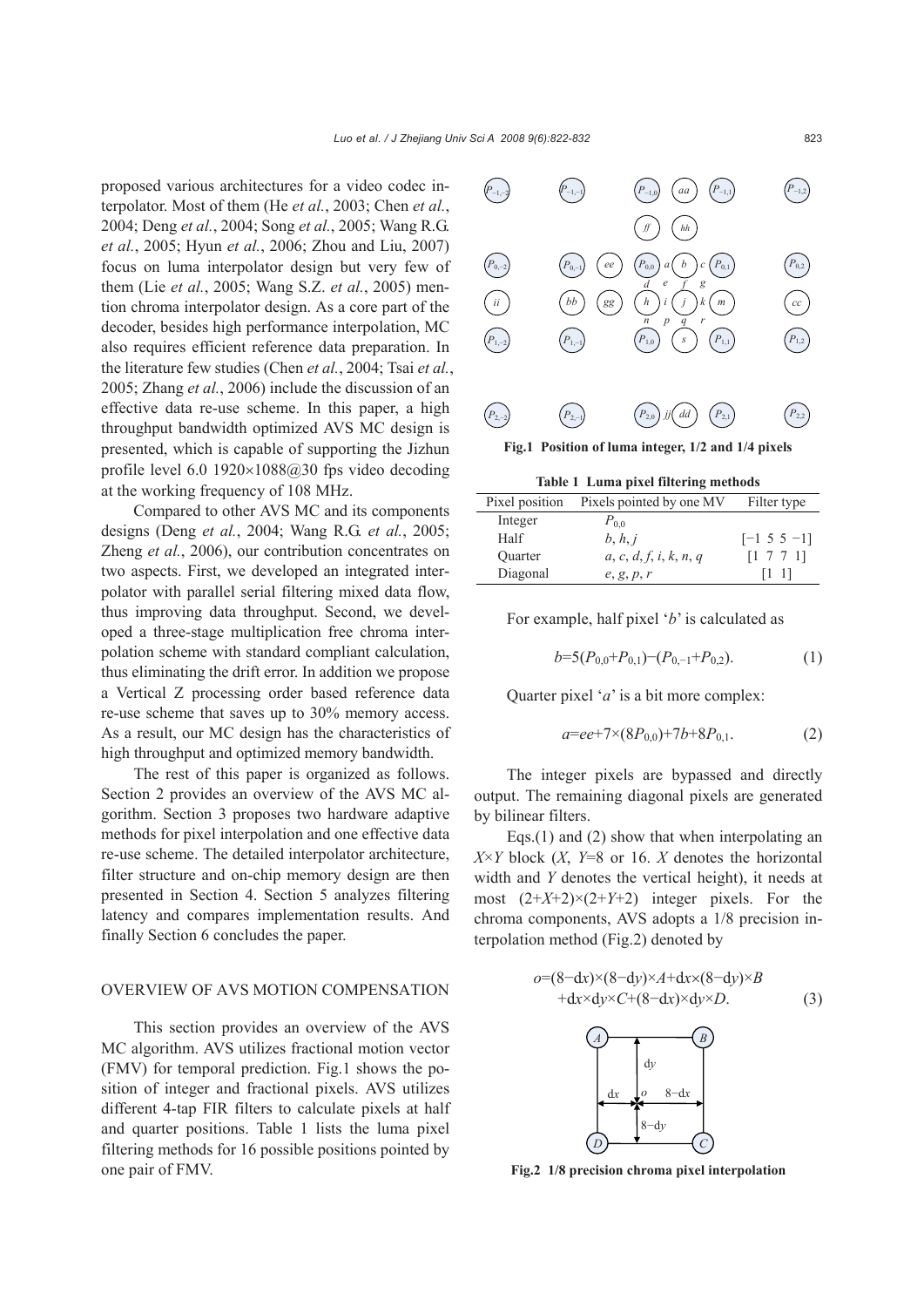Note that the filtered pixels are rounded and clipped into the range of 0 to 255 before output, except for integer pixels.

AVS supports VBS. For the inter-predicted MBs, a  $16\times16$  MB can be partitioned into four 8 $\times8$  blocks, two 16×8 blocks or two 8×16 blocks. The grey area in Fig.3 illustrates the overlapped reference data region when decoding a  $16\times16$  partitioned MB utilizing an 8×8-based interpolator. Without a data re-use scheme, the overlapped reference data will be reloaded, which leads to even higher memory bandwidth, as calculated in Section 1.



**Fig.3 Overlapped reference data region. The grey area illustrates the overlapped reference data region when decoding a 16×16 partitioned MB utilizing an 8×8-based interpolator** 

Therefore, during the designing of AVS MC hardware, to improve data throughput and reduce memory bandwidth, we need to propose an efficient interpolation data flow and an effective data re-use scheme. The following section describes in detail our proposed methods.

## PROPOSED METHODS

# **Parallel serial filtering mixed luma interpolation data flow**

For luma pixel interpolation, several architectures have been proposed. They can be classified into three classes: Serial 1D approach (He *et al.*, 2003; Song *et al.*, 2005; Hyun *et al.*, 2006), Circular 1D approach (Deng *et al.*, 2004; Wang R.G. *et al.*, 2005; Zhang *et al.*, 2006) and Separate 1D approach (Chen *et al.*, 2004; Tsai *et al.*, 2005; Wang S.Z. *et al.*, 2005). Serial 1D approach has the lowest cost but is less efficient for data re-use and memory access. Circular 1D and its improved approach use parallel and pipeline structure to improve the throughput of a 1D structure at the cost of complex internal data multiplexing and additional register array. Compared with Circular 1D approach, Separate 1D approach has the advantage of straightforward data flow and achieves the balance between throughput and memory access.

Due to the feature of AVS TSFT (Wang *et al.*, 2004) interpolation algorithm that fractional pixel is dependent on not two but four or five neighboring integer pixels, thus conventional Separate 1D architectures cannot be directly applied. We propose a parallel serial filtering mixed data flow for AVS luma pixel interpolation.

We first use sample simplification as in (Wang R.G. *et al.*, 2005) to remove data dependency and multiplier usage.

Refer to Section 2: Eq.(2) shows that 1/4-pel '*a*' is dependent on neighboring 1/2-pel '*ee*' and '*b*'. Similar to 1/2-pel '*b*' in Eq.(1), 1/2-pel '*ee*' can be written as

$$
ee=5(P_{0,-1}+P_{0,0})-(P_{0,-2}+P_{0,1}).
$$
\n(4)

By substituting '*b*' [Eq.(1)] and '*ee*' [Eq.(4)] into Eq. $(2)$ , we get:

$$
a=-P_{0,-2}-2P_{0,-1}+96P_{0,0}+42P_{0,1}-7P_{0,2},\tag{5}
$$

or

$$
a=(P_{0,2}-P_{0,-2})+2(P_{0,1}-P_{0,-1})+8(P_{0,1}-P_{0,2})
$$
  
+32(P<sub>0,0</sub>+P<sub>0,1</sub>)+64P<sub>0,0</sub>. (6)

Compared to Eq. $(2)$ , Eqs. $(5)$  and  $(6)$  have desirable features for hardware implementation. Both the equations remove the filtering dependency of 1/4-pel '*a*' on 1/2-pel '*ee*' and '*b*', indicating that samples '*a*' and '*b*' can be filtered simultaneously. Furthermore, all the multiply coefficients of Eq.(6) are two's power. This removes the use of the multiplier and can be simply realized with shift operation.

Then consider the reference data input. Integer samples of the reference picture are stored in row order in the external memory. It is natural that the interpolation module receives one row of integer samples at a time, so horizontal parallel filtering (HPF) of samples '*a*' [Eq.(6)] and '*b*' [Eq.(1)] is a fit choice. But for the samples '*d*' and '*h*', the situation is different. Their dependent data are fed into the interpolator one at a time. So serial filtering (SF) is a proper choice. Fig.4 shows the data flow of a simplified 4×4-based interpolator with HPF and VSF (vertical serial filtering).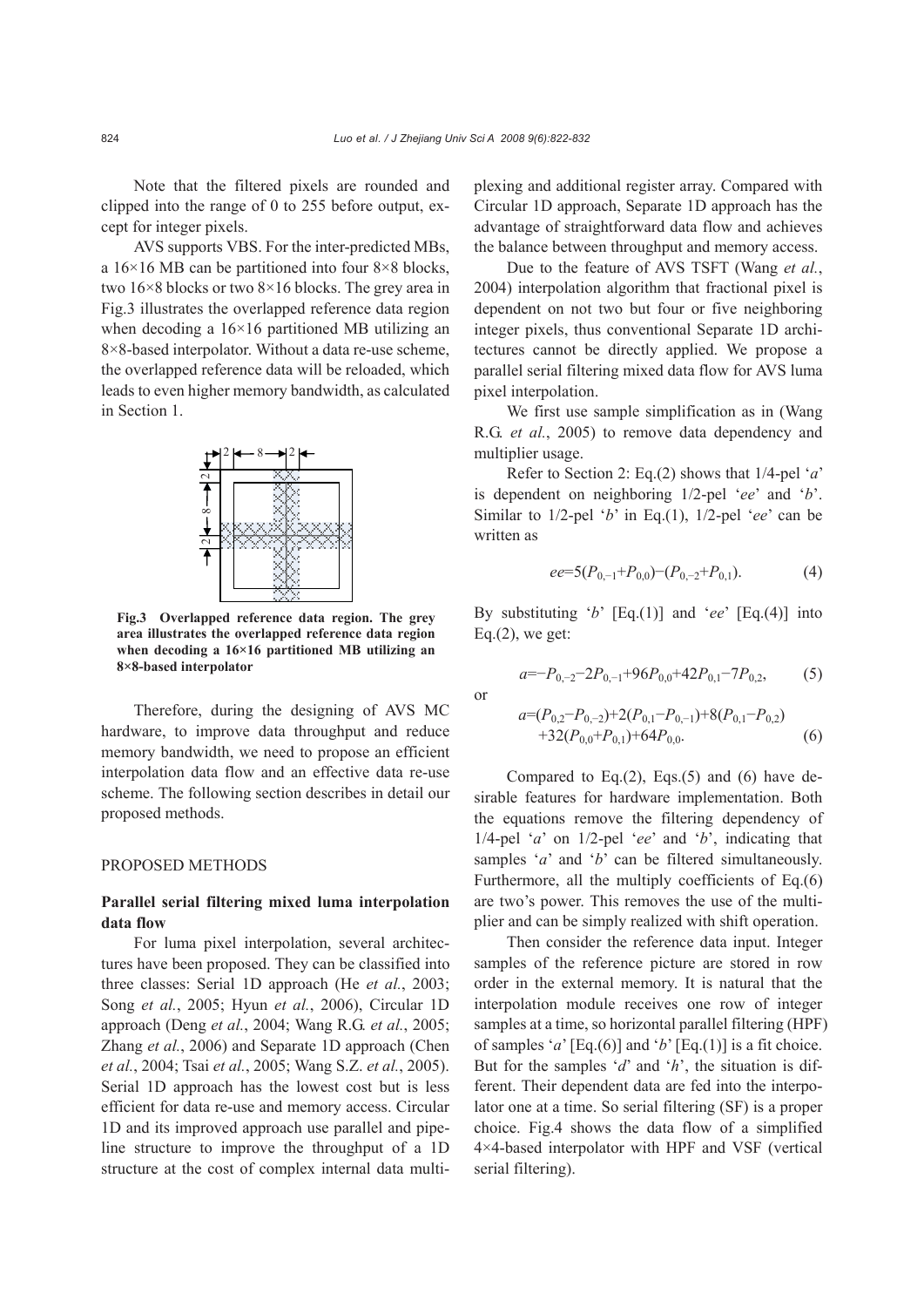

**Fig.4 Data flow of a 4×4-based interpolator with mixed parallel serial filtering**

It is worth noting, refer to Fig.1, that by adopting VSF we can calculate samples '*i*' and '*j*' as soon as their dependent data are available, i.e., samples '*ii*', '*bb*', '*h*', '*m*' and '*cc*'. In other words, as cycle time allows, we can get samples '*h*', '*i*' and '*j*' in one cycle. The scheme also reduces the register array size, for we do not need to store sample '*h*' for the calculation of samples '*i*' and '*j*'.

# **Three-stage multiplication free chroma interpolation scheme**

Compared to luma interpolation, fewer works in the literature include a discussion on chroma interpolator design. Wang S.Z. *et al.*(2005) utilize each bit of an FMV (AVS denotes a 6-bit FMV pair as [*xFrac*, *yFrac*]) as the control bit and translate the multiplication form as *A*×*xFrac*×*yFrac* into the accumulation process. Lie *et al.*(2005) propose a three-stage recursive interpolation algorithm. We simulate the algorithm but find it produces a slight drift error, for the algorithm prematurely truncates the intermediate pixel value. Compared to the accumulation process (Wang S.Z. *et al.*, 2005), the three-stage recursive technique has the advantage of regular data flow and shorter combinational logic latency. Therefore we modify the technique and propose a standard compliant drift error free three-stage recursive scheme for AVS chroma pixel interpolation.

Fig.5a shows 63 possible 1/8 precision chroma pixel positions pointed by one pair of FMV. Every black dot denotes a 1/8-pel except integer pixel *A*. Blue lines indicate that every four neighboring pixels constitute one square and the total 64 pixels constitute 16 squares. That is to say, each pixel belongs to one square.

Figs.5b to 5d describe the three-stage recursive scheme, taking pixel '*o*' as an example. Fig.5b illustrates that the process begins by first finding the 1st level square  $[a_1, b_1, c_1, d_1]$  where pixel '*o*' is in, followed by finding the 2nd level square  $[a_2, b_2, c_2, d_2]$  in Fig.5c where there is only one blue square. Then it determines that pixel '*o*' is located at  $c_3$ , and clips  $c_3$ and finally outputs the value.



**Fig.5 Illustration of a three-stage recursive scheme**  (a) Position of chroma  $1/8$ -pels; (b) 1st level square; (c) 2nd level square (d) 3rd level square

The detailed calculation process of 1/8-pel '*o*' is as follows:

For the 1st square  $[a_1, b_1, c_1, d_1]$ :

$$
a_1 = A \ll 2
$$
;  $b_1 = (A+B) \ll 1$ ;  
\n $c_1 = (A+B+C+D)$ ;  $d_1 = (A+D) \ll 1$ .

For the 2nd square  $[a_2, b_2, c_2, d_2]$ :

 $a_2 = (a_1 + b_1 + c_1 + d_1); b_2 = (b_1 + c_1) \leq 1;$  $c_2 = c_1 \ll 2$ ;  $d_2 = (c_1 + d_1) \ll 1$ .

For the 3rd blue square  $[a_3, b_3, c_3, d_3]$ :

 $a_3 = a_2 \leq 2$ ;  $b_3 = (a_2 + b_2) \leq 1$ ;  $c_3 = (a_2 + b_2 + c_2 + d_2); d_3 = (a_2 + d_2) \leq 1.$ 

Finally, we get:  $o=(c_3+32) \geq 6$ .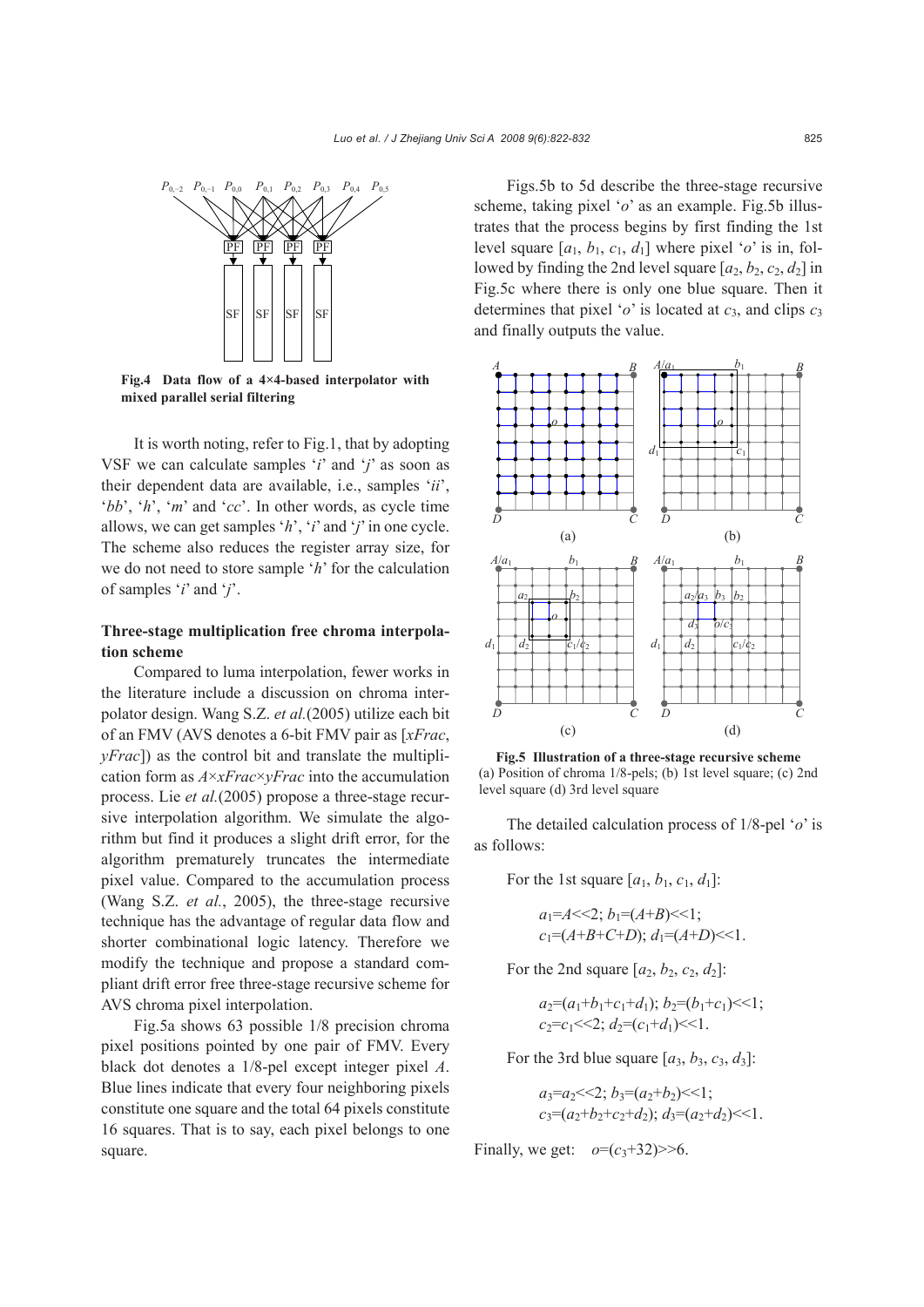This three-stage decomposition recursive process can be applied to chroma pixels at any position. The scheme utilizes addition and shift, thus eliminating multiplication. It does not truncate intermediate data in the calculation process, thus avoiding the drift error. It also shortens process latency between stages and provides a regular data flow.

# **Vertical Z processing order based reference data re-use scheme**

Because of the VBS feature of AVS that there may be four MVs in an MB, the MC hardware design requires great effort in dealing with irregular memory access and interpolator utilization. Refer to Fig.3: a 16×16-based interpolator design has a minimal memory access when processing a 16×*Y* (*Y*=16 or 8) block because it can cover the vertical grey area of horizontal overlapped reference data without reloading them, but its hardware utilization is obviously low when processing an 8×*Y* block (since there is only 8 pixels in the horizontal, and the interpolator utilization is 50%). So we adopt an 8×8-based interpolator since one 16×*Y* block can be decomposed into two 8×*Y* blocks.

The 8×8-based interpolator has full hardware utilization but memory bandwidth overhead caused by overlapped reference data reloading becomes a serious problem. Wang S.Z. *et al*.(2005) propose a horizontal-switch approach that utilizes context switch buffers for temporary overlapped data storage. This approach only considers the horizontal overlapped region data re-use and partially solves the repetitive memory access at the cost of a double size register array inside the interpolator. Chen *et al.*(2004) and Tsai *et al.*(2005) propose a vertical integrated data flow to solve the vertical data re-use and classify the interpolation window using five cases to reduce memory access, which is complex but effective. We adopt this strategy and propose an AVS adaptive Vertical Z processing order based reference data re-use scheme.

Fig.6 shows our Vertical Z processing order. In the vertical direction, we use a Single Vertical Z (SVZ) processing order. If two vertical neighboring 8×8 blocks share the same MV, they are interpolated prior to the processing of horizontal neighboring blocks. SVZ applies to MB partitioned as one 16×16 block or two 8×16 blocks. The register array inside the interpolator acts as a data buffer for overlapped reference data and these data are processed sequentially. Refer to Fig.3: four rows of reference data are overlapped, thus the technique can save  $4/[2 \times (2+8+2)]=16.7\%$ memory access.



**Fig.6 Vertical Z processing order**  (a) Single Vertical Z (SVZ) applied to  $16\times16$  or  $8\times16$  par-

titioned MB; (b) Double Vertical Z (DVZ) applied to 16×8 or 8×8 partitioned MB

For the MB partitioned as two 16×8 blocks, the overlapped region is in the horizontal direction. The register array cannot play as buffer any more, thus we use a Double Vertical Z (DVZ) processing order instead of SVZ and add an on-chip memory to save horizontal re-usable data. DVZ is more effective and the details of this on-chip memory design will be given in the following section.

As to the MB partitioned as four 8×8 blocks, neighboring 8×8 blocks do not share any re-usable data. It seems that SVZ and DVZ are indifferent to the processing. But the fact that MV of the top right block is decoded prior to the MV of the bottom left block makes the DVZ a suitable choice.

### ARCHITECTURE DESIGN

Fig.7 shows the data flow of the overall MC design. The 64-bit reference data input from the external memory is in row order. Address generation unit (AGU) generates memory controller compliant address parameters and the controller calculates the real address for memory access. We utilize an 88-bit 20-word register file for horizontal data re-use. The data align buffer selects the data from the external memory and register file, and packs them into aligned 12 pixels for luma interpolation or aligned 5 pixels for chroma interpolation. The 8×8-based interpolator supports simultaneously filtering 8 luma pixels or 4 chroma pixels. The interpolated pixels are sent to the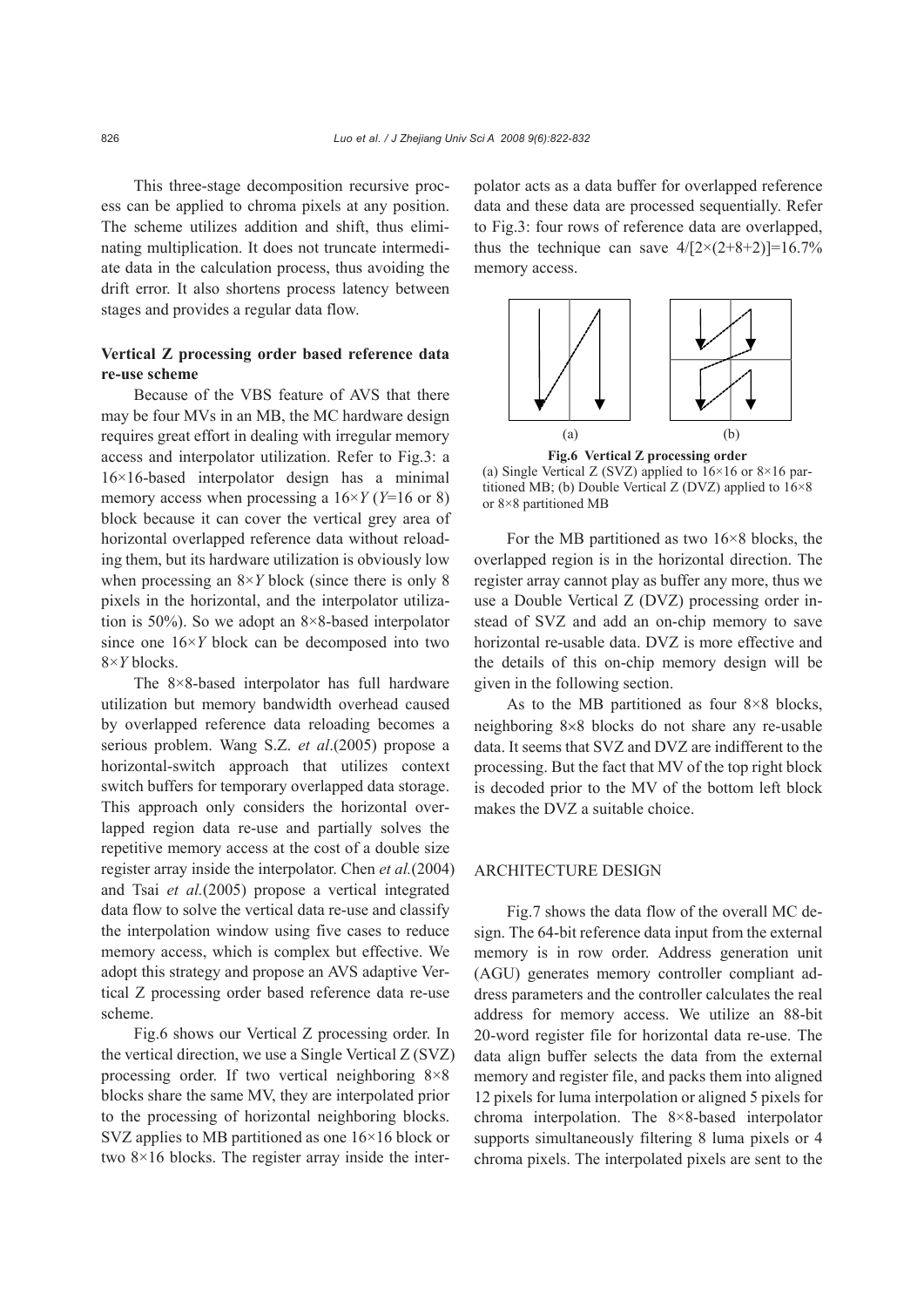MC buffer to await combining with residues to complete MB reconstruction. The following subsections detailedly describe our interpolator architecture and register file design.



**Fig.7 Simplified motion compensation data flow with reference data re-use scheme**

#### **Luma interpolator design**

This subsection presents the most fundamental luma interpolator design. Fig.8 shows our proposed 8×8-based integrated interpolator architecture. We focus on its circuit and function for luma pixel interpolation. The solid arrow denotes data flow. The input is 2+8+2=12 luma integer pixels in row order, and the output is 8 interpolated pixels.



**Fig.8 Proposed luma and chroma pixel integrated interpolator architecture** 

Input pixels first go through a 12-point switch array similar to that shown in Fig.9 and get reversed according to the quarter MV. Then these pixels, i.e.,  $I_{ij}$ , are fed into the register array. They are parallel filtered on the horizontal, and serially filtered in the vertical. After that, interpolated pixels are clipped, switched back to their original direction and output.



**Fig.9 Structure of a 5-point switch array**

To simplify the internal data flow and reduce the register array size, we utilize a technique called MV selective data input.

1. MV selective data input

The AVS interpolation scheme has symmetry in horizontal, vertical and diagonal directions. For example, horizontal 1/4-pel '*c*' can be written as

$$
c=(P_{0,-1}-P_{0,3})+2(P_{0,0}-P_{0,2})+8(P_{0,0}-P_{0,-1})
$$
  
+32(P<sub>0,0</sub>+P<sub>0,1</sub>)+64P<sub>0,1</sub>. (7)

Note that Eq.(7) has a similar form to Eq.(6). The correlation indicates that when filtering sample '*c*', by reversely inputting data  $P_{0,-1}$  to  $P_{0,3}$ , identical parallel filters can be used. Fig.9 shows the structure of a 5-point switch array to accomplish this task.

As to the vertical and diagonal cases, the situation is similar. Fig.10 shows 16 luma pixels classified into four squares by the quarter MV range. Fig.11 and Table 2 summarize data fetch and input operation when filtering samples in different squares.



**Fig.10 Sample classification by the quarter MV range**



**Fig.11 Reading operation from external memory**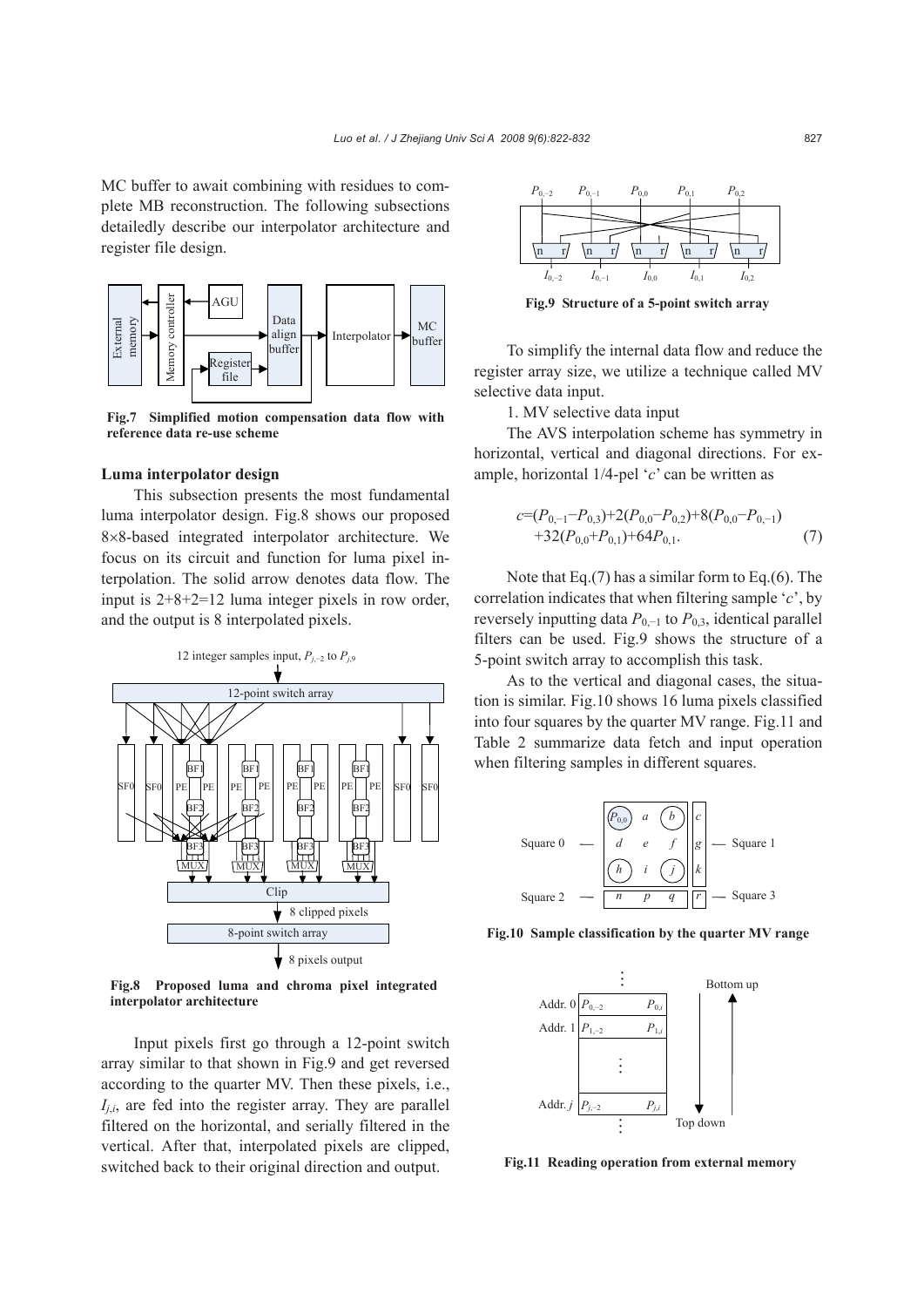**Table 2 Data fetch and input operation**

| Pixel from | Memory reading | Switch array |
|------------|----------------|--------------|
| Square 0   | Top down       | Normal       |
| Square 1   | Top down       | Reverse      |
| Square 2   | Bottom up      | Normal       |
| Square 3   | Bottom up      | Reverse      |

# 2. Filter design

The interpolator (Fig.8) consists of 4 serial filters (SF0) and 8 processing elements (PE). Bilinear filters (BF*n*, *n*=1, 2, 3) are used for chroma pixel interpolation. There are 5 integer pixels  $I_{i,i}$ , and 4 intermediate data from neighboring PE or SF0, fed into every PE. Fig.8 has illustrated the data flow of two PEs. The data flows of remaining PEs are similar.

Fig.12a shows the structure of parallel filter PF0 for Eq.(1). Fig.12b shows PF1 structure for Eq.(6). PF0 and PF1 constitute PF2 (Fig.12c), which is the component of PE as shown in Fig.13. It is worth noting that the output of PF2 is selected by the quarter MV, thus making the horizontal 1/2-pel and 1/4-pel share one register.



**Fig.12 Parallel filter structure. (a) PF0; (b) PF1; (c) PF2**

PE consists of four components (Fig.13a). Its structure is shown in Fig.13b. Registers D1 to D3 with their left combinational logic in Fig.13b constitute the structure of serial filter SF0 for Eq.(1), and registers D0 to D3 with their right combinational logic constitute the structure of SF1 for Eq.(5). Register D5 functions as a shift buffer for integer pixel storage. The adder at extreme bottom right functions as a bilinear filter (BF) for 1/4-pel in a diagonal direction.



**Fig.13 Processing element (PE) architecture**  (a) Components of PE; (b) PE structure

3. Data flow

This paragraph describes the data flow of Fig.13b. Assume that MV points to one fractional pixel in Square 0 in Fig.10, and that the current input to the first PE are  $I_{2,-2}$  to  $I_{2,2}$ , i.e., non-reversed input *P*<sub>2,−2</sub> to *P*<sub>2,2</sub>. Referring to the pixel position in Fig.1, the output of the top PF2 is  $P_{2,0}$ , '*jj*' or '*dd*'. The grey adders in Fig.13b select left or right input. If grey adders select the left input, SF0 produces pixel '*h*'; conversely, if they select the right input, SF1 produces pixel '*d*' or '*f*'. The bottom PF2 receives pixels '*ii*' and '*bb*' from two left neighboring SF0, and pixels '*m*' and '*cc*' from two right neighboring PEs. The bottom PF2 produces pixel '*i*' or '*j*', and '*j*' is fed to the extreme bottom right adder with scaled integer pixel  $P_{0,0}$ to produce diagonal pixel '*e*'. The bottom MUX selects pixel output according to the quarter MV.

#### **Chroma interpolator design**

Our chroma interpolator consists of 3-level 4-point bilinear filters denoted by BF*n* as shown in Fig.8. BF*n* denotes the *n*th-level bilinear filter. One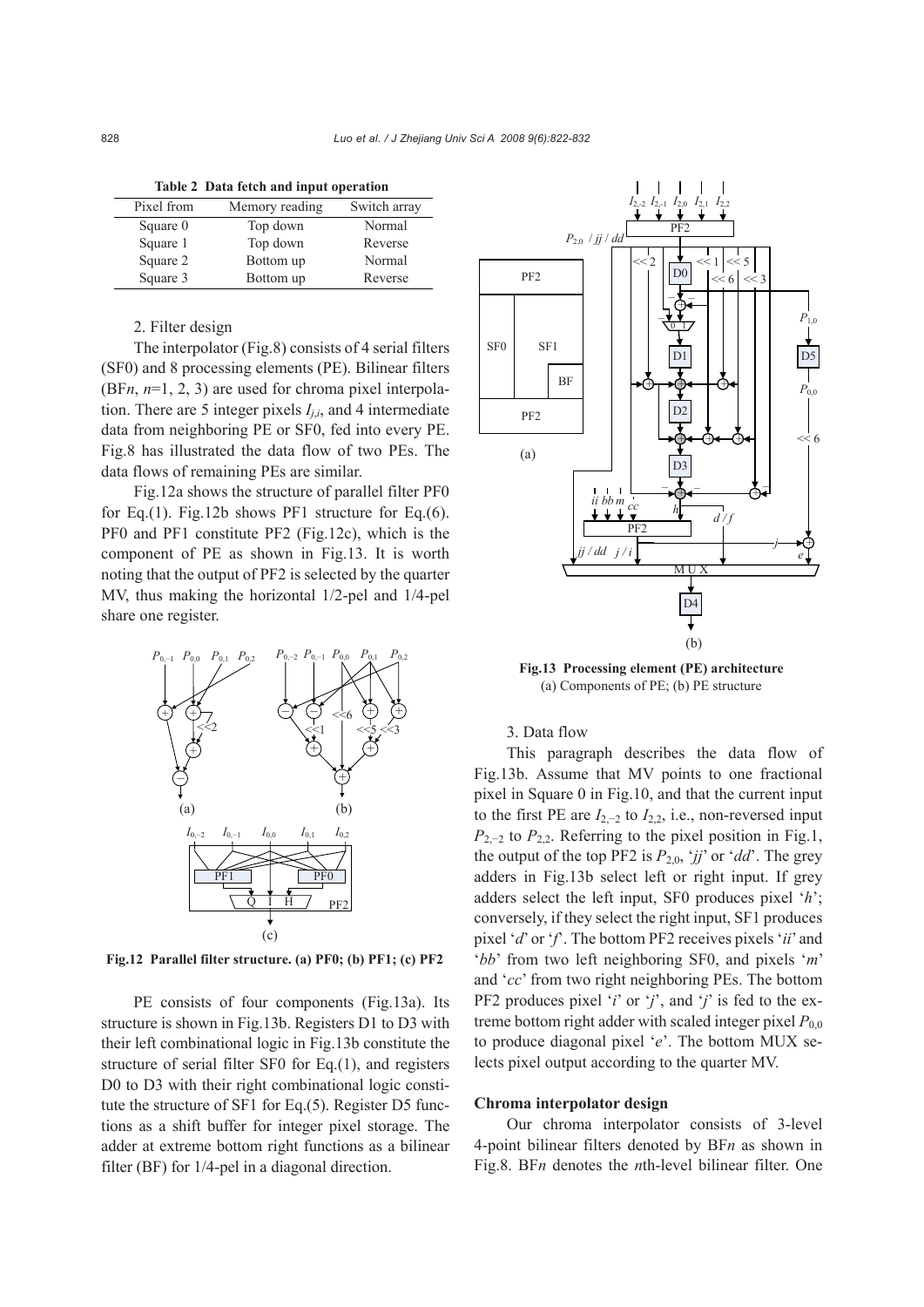column of BF*n* re-uses five registers (D0 to D4) from each neighboring PE as its input and output. Since chroma block size is half of luma block size, we employ a 4×4-based design thus to fully utilize bilinear filters and re-use register arrays.

Fig.14a shows the three-stage multiplication free interpolation data flow. Fig.14b shows the slightly modified PE which is capable of supporting the recursive scheme. The input to the 1st-level BF is four integer pixels: *A*, *B*, *C* and *D*. Here *A* and *B* come from register D0 of two neighboring PEs; *C* and *D* come from the input of two neighboring PEs. The output of the 1st-level BF is stored in registers D1 and D2, and serves as input to the 2nd-level BF. Registers D3 and D4 serve as input to the 3rd-level BF.

Fig.15 shows a general 4-point BF*n* design. The output MUXs are controlled by the quarter MV. Note that the dynamic range of output data is four times



**Fig.14 Illustration of chroma pixel interpolation**  (a) Data flow of the three-stage multiplication free recursive scheme; (b) Modified PE structure to support chroma pixel interpolation

that of input data. This is because we perform truncation at the end of filtering in order to avoid the drift error during recursive computation.



**Fig.15 Four-point general BF***n* **structure**

#### **On-chip memory design**

Our integrated interpolator analyzed above processes pixels utilizing Vertical Z processing order as mentioned in Section 3. The horizontal data re-use scheme employing DVZ (Fig.6) needs the cooperation of on-chip memory and data align buffer. With careful analysis, we take advantage of an 88-bit 20-word single port register file, every address of which stores 11 integer pixels in row order.

Fig.16 illustrates all kinds of luma reference data fetches and interpolator input combinations. Our 8×8-based interpolator requires each time 12 pixels fed, which come from 2 or 3 external memory words. Among the 12 pixels, the last 4 pixels are re-usable if the two neighboring 8×8 blocks share the same MV. The remaining pixels are temporarily invalid, but they can be deemed as preloaded data for the horizontal neighboring 8×8 block. It is obvious that in Case 6 (Fig.16) there are a maximum of 7 preloaded data, so the maximum number of possible re-usable data becomes  $4+7=11$ . For a  $16\times16$  partitioned MB, there would be 2+16+2=20 rows of re-usable data. We also note that the left 8×8 block always stores re-usable data in the memory, and the right 8×8 block always fetches re-usable data from the memory. In other words, there would be no read-write conflict at the same time. As to the chroma reference data, the analysis is similar. For the 4×4-based chroma interpolator, each time it requires 5 pixels fed and the maximum re-usable data are 8+1=9 rows. Therefore, an 88-bit 20-word single port register file is capable of managing the re-usable data storage.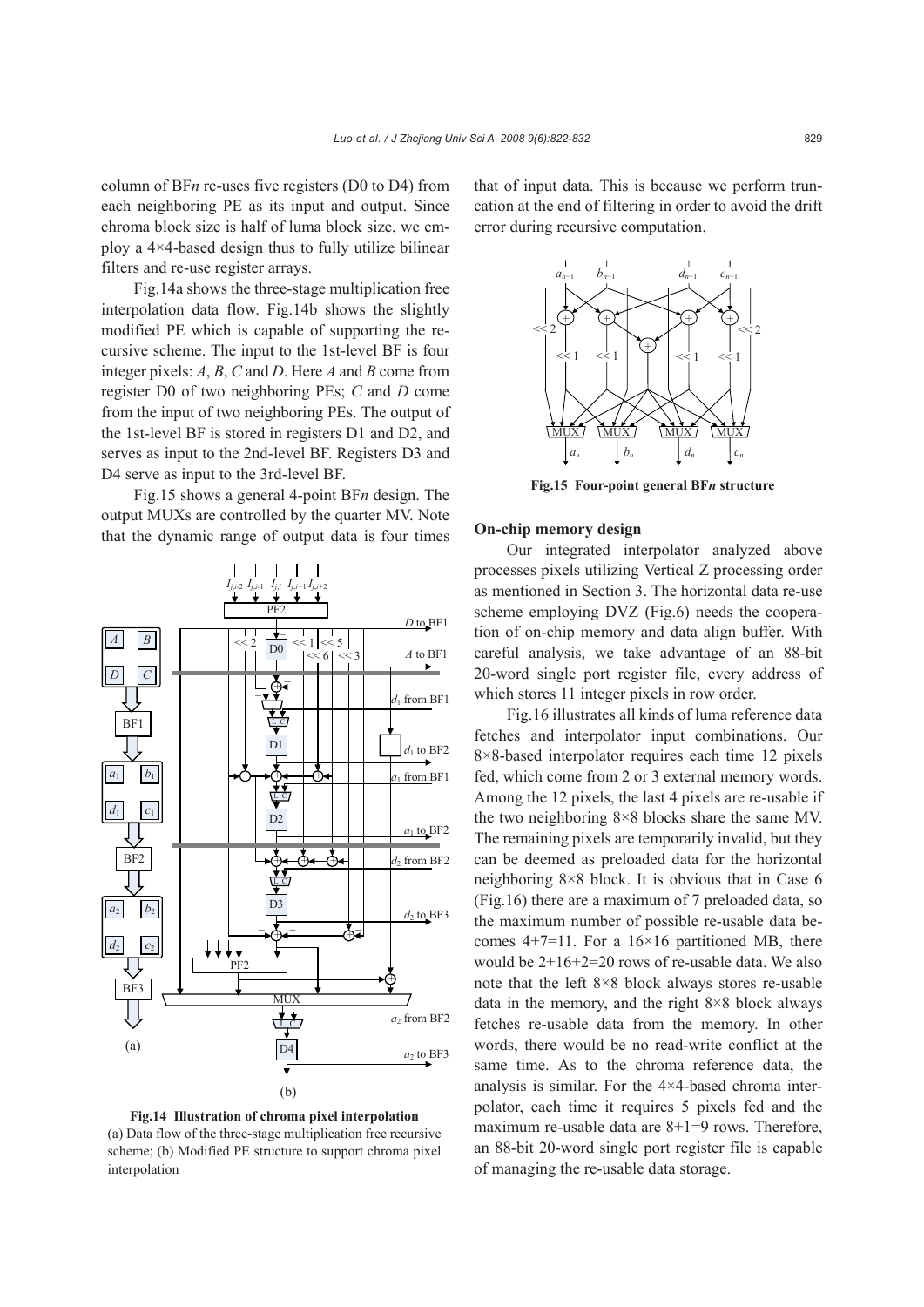It is worth noting that DVZ notably reduces memory access. In Cases 1 to 5 (Fig.16), two words are fetched for one row interpolation of the left 8×8 block. When applying DVZ, another one word instead of two is required fetching for the same row interpolation of the right 8×8 block. Thus the memory access is reduced from 4 to 3. Similarly, in Cases 6 to 8, the memory access is reduced from 6 to 4. Thus the memory access reduction is up to 30%.



**Fig.16 Luma reference data fetches and interpolator input combinations**

# ANALYSIS AND COMPARISON

#### **Latency analysis**

The previous section describes our MC hardware including interpolator architectures and horizontal re-use memory. The SVZ and DVZ processing orders are employed in the pixel filtering process to save memory bandwidth. Because of VBS and our horizontal and vertical data re-use scheme, the filtering latencies for different MB partitions are not the same.

Fig.17 demonstrates the MB filtering latency. We do not consider the pre-charge or activate latency of external memory. There is always one best latency and one worst latency corresponding to every MB partition case. For the  $16\times16$  MB partition case at the bottom of Fig.17a, SVZ is applied. The vertical data re-use is carried out through internal register array, and the horizontal data re-use is accomplished with the cooperation of the on-chip register file and data align buffer. Refer to Fig.16: the best latency is achieved with reference data combination Cases 1 to 5. The interpolator needs 2 words of 12 valid pixels for the left 8×16 block and 1 additional word for the right 8×16 block. That is to say, 3 cycles are required for fetching reference data for each row, and there are in total 20 rows for a  $16\times16$  block. Thus the processing time is  $3\times20=60$  cycles. The worst latency occurs with Cases 6 to 8 in Fig.16. It needs 4 cycles for reference data fetch for each row, so the processing time is  $4 \times 20 = 80$  cycles. As to the other luma MB partition cases and corresponding chroma MB partition cases, the latency derivations are similar.



**Fig.17 MB filtering latency** 



As we expect, a  $16\times16$  MB partition consumes the least processing cycles, for it utilizes both vertical and horizontal data re-use. An 8×16 MB partition can only utilize vertical data re-use while a 16×8 MB partition can only utilize horizontal data re-use. Fig.17 also shows that horizontal data re-use is more effective than vertical data re-use. At the top of Fig.17a, the  $8\times8$  MB partition consumes the most processing cycles, since in both directions data re-use cannot be employed. The flexible data re-use results in different interpolation latencies. Without the data re-use scheme, the luma MB processing latency of our 8×8-based interpolator has a fixed value of 144 cycles in the worst case and 96 cycles in the best case (Fig.17a).

#### **Implementation comparison**

Our proposed MC hardware is described in Verilog and synthesized using 0.18-μm CMOS cell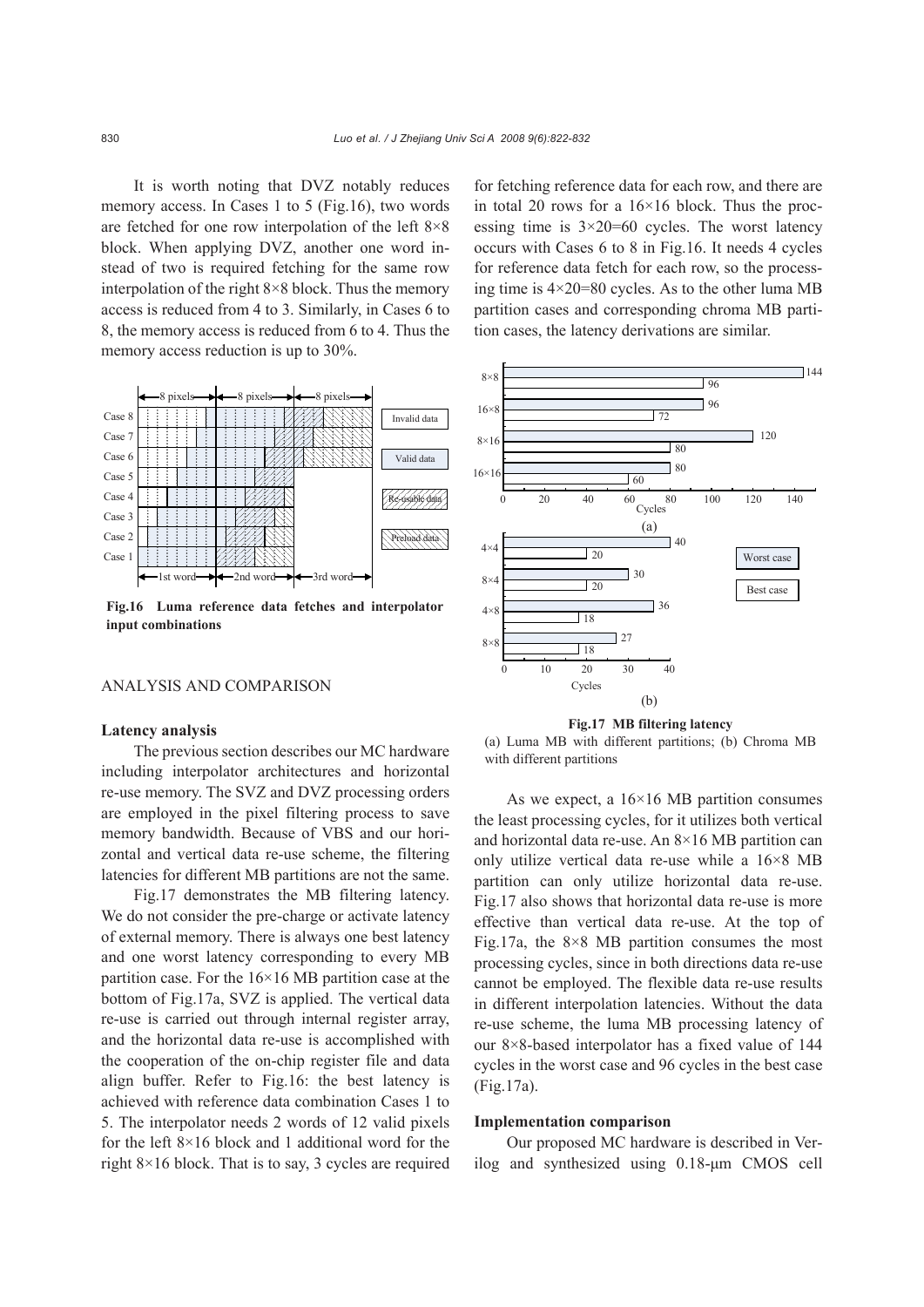|                                | Architecture | Data storage<br>array size | Pipeline<br>level | Register in<br>pipeline | Gate<br>count | Cycles/luma MB |
|--------------------------------|--------------|----------------------------|-------------------|-------------------------|---------------|----------------|
| Deng <i>et al.</i> (2004)      | Circular 1D  | $13\times 6$               |                   | 84                      | 37.9k         | 284            |
| Wang R.G. <i>et al.</i> (2005) | Circular 1D  | $12\times 5$               |                   | 16                      |               | 280            |
| Ours                           | Separate 1D  | $4 \times 4 + 8 \times 6$  |                   |                         | 26.2k         | $60 \sim 144$  |

**Table 3 Comparison of 1D architectures proposed by other researchers with ours**

\* Synthesized under 0.25-µm CMOS technology, with the total chip area being about 379 717  $\mu$ m<sup>2</sup> (Deng *et al.*, 2004), using the equation that  $1 \mu m^2$  is about 100k gates

library. The interpolation results have been verified with that from the reference software and all data are matched. The total gate count is 44.3k excluding the on-chip register file when synthesized at 108 MHz.

Table 3 compares our implemented parallel serial filtering mixed Separate 1D luma interpolator with the Circular 1D approach. Our design requires no additional registers in the pipeline (Deng *et al.*, 2004; Wang R.G. *et al.*, 2005). The vertical serial filtering achieves the task done by the pipeline. Deng *et al.*(2004) employ an unnecessary 9-level long pipeline and utilize one filter for one fractional pixel. These two facts result in higher design costs. Wang R.G. *et al.*(2005) consider sample simplification and filter re-use. Though reducing the pipeline level to 4, Wang's implementation still has complex internal data multiplexing. The drawback of the Circular 1D approach is that it only interpolates one pixel per cycle.

Because of the 8-time parallelism Separate 1D architecture, our design requires the least number of cycles interpolating one MB. The throughput of the Circular 1D approach is close to 1 pixel per cycle. Since our design needs to wait 3 to 4 cycles for one row reference data fetch, the throughput of our design for the luma pixel interpolator is actually about 2.7 times that of the Circular 1D architecture.

In brief, our MC design needs 60 to 144 cycles to interpolate one 256-point luma MB and 18 to 40 cycles to interpolate each 64-point chroma MB. Up to 30% memory access is saved due to the Vertical Z processing order. Therefore, in the worst case, there is still a sufficient time margin left of at least 200 cycles for other tasks. This also means our design can work at lower frequency when decoding at a specified video resolution level, thus achieving lower power consumption.

#### **CONCLUSION**

This paper uses a Vertical Z processing order based MC hardware and its integrated interpolator architecture for an AVS HDTV decoder supporting Jizhun profile level 6.0. The vertical and horizontal data re-use scheme reduces by up to 30% memory access, thus alleviating memory bandwidth requirement. The parallel serial filtering mixed data flow and three-stage multiplication free chroma interpolation scheme increase the throughput close to 2.7 times compared with the conventional AVS interpolator design. Our implemented MC architecture also has an advantage in chip area and is suitable for integration in an AVS decoder.

#### **References**

- AVS Reference Software, 2007. Ftp://159.226.42.57/public/ avs\_doc/avs\_software
- AVS Workgroup, 2004. Information Technology—Advanced Audio Video Coding Standard, Part 2: Video.
- Chen, T.C., Huang, Y.W., Chen, L.G., 2004. Fully Utilized and Reusable Architecture for Fractional Motion Estimation of H.264/AVC. Proc. ICASSP, p.9-12. [doi:10.1109/ ICASSP.2004.1327034]
- Deng, L., Gao, W., Hu, M.Z., Ji, Z.Z., 2004. An efficient VLSI implementation for MC interpolation of AVS standard. *LNCS*, **3333**:200-206. [doi:10.1007/b104121]
- Fan, L., Ma, S.W., Wu, F., 2004. Overview of AVS Video Standard. Proc. ICME, p.423-426.
- He, W.F., Mao, Z.G., Wang, J.X., Wang, D.F., 2003. Design and Implementation of Motion Compensation for MPEG-4 AS Profile Streaming Video Decoding. Proc. ASICON, p.942-945.
- Hyun, C.J., Kim, S.D., Sunwoo, M.H., 2006. Efficient Memory Reuse and Sub-Pixel Interpolation Algorithms for ME/MC of H.264/AVC. IEEE Workshop on Signal Processing Systems Design and Implementation, p.377- 382. [doi:10.1109/SIPS.2006.352612]